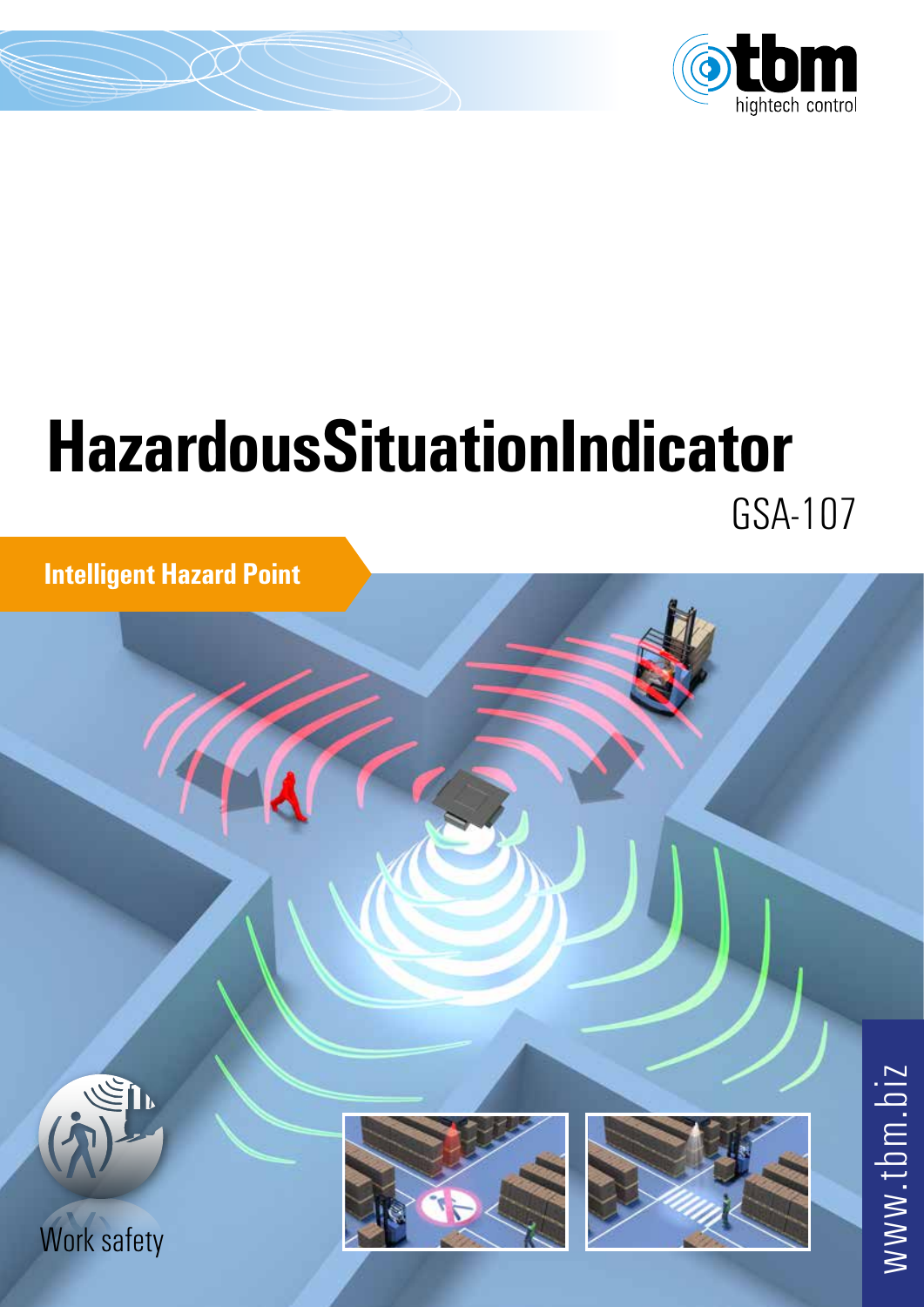# **Anyone can "see bright"!**

The **GSA-107 Hazardous Situation Indicator** protects against collisions at intersections, thoroughfares and pedestrian crossings. It warns early and effectively at danger points.

Stationary, proactive and without any fitting of the trucks. Simply hang it above the intersection, plug it into a socket – done.

The protection concept is based on innovative sensor technology and is impressive with noticeable warning signals.



#### **Functional description**

The GSA-107 monitors every traffic lane of an intersection. It detects trucks and pedestrians; it distinguishes between trucks and pedestrians. The electronics use this information to define different hazardous situations.

No alarm signal if only pedestrians are detected and highest alarm level if truck(s) and pedestrian are detected at the same time. The alarm profile is selected on a customer-specific basis.



#### **Alarm**

An acute danger situation is indicated by a powerful LED power spot in the centre of the intersection via a large blue light spot. This clearly differs from the blue spots often found on forklift trucks and is impressive with its high luminosity.

The latest HazardousSituationIndicator, the GSA-107 Projector warns with a traffic sign projected on the ground. This warning signal has proven to be extremely effective and people on the road react particularly quickly to it.

# **DISTINCT ADVANTAGES**

- No equipment at forklift trucks
- No personal equipment
- Easy self-assembly
- Sensor-controlled truck/person differentiation
- Ready configured assembly unit
- Hang up at danger point and plug in (230 VAC): ready (plug & play solution)
- Self-assembly and commissioning according to instructions
- Three software packages to choose from
- Autom. direction recognition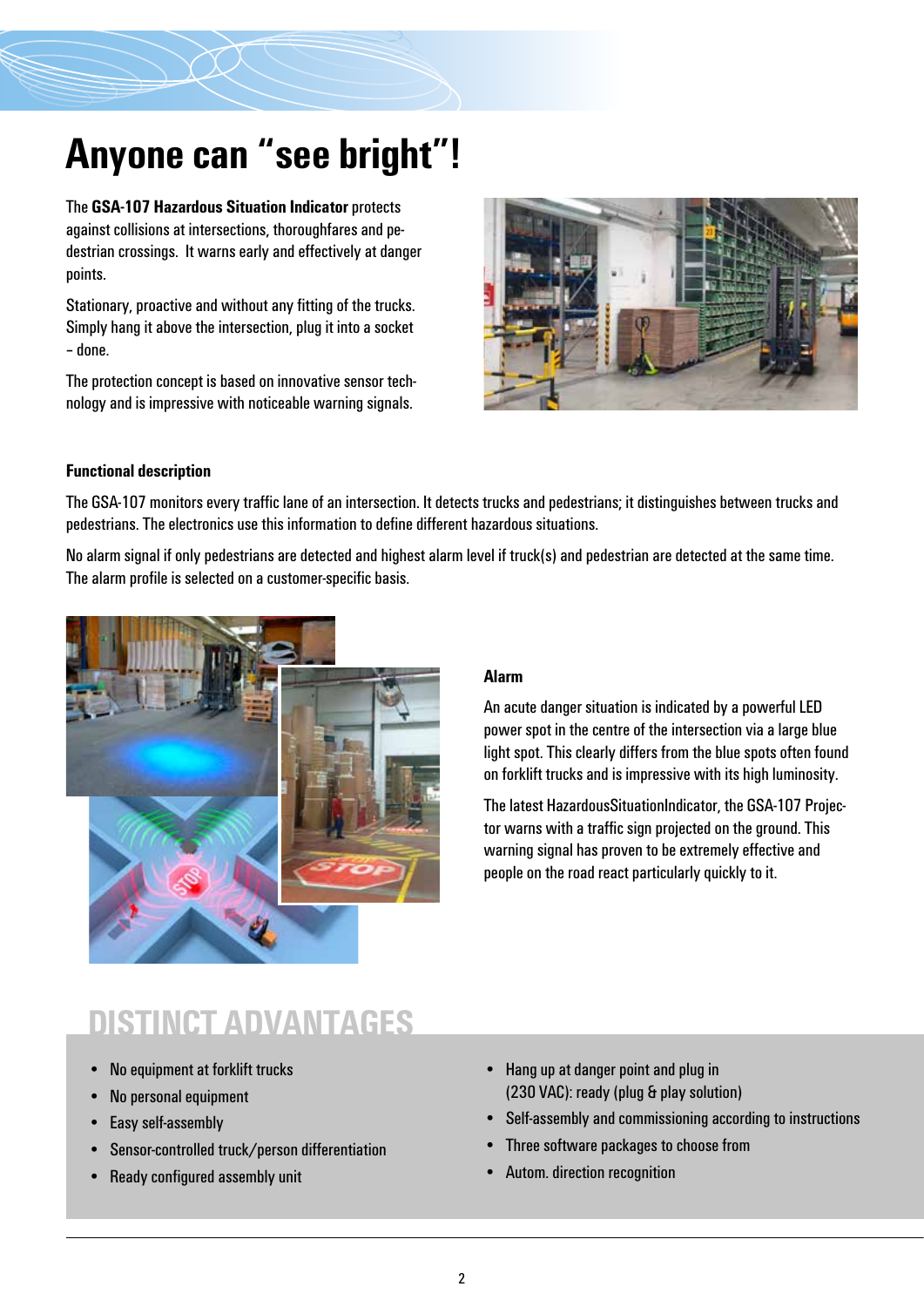

# **GSA-107 Versions**

The PowerLEDSpot marks dangerous situations (in blue) and indicates the dangerous situations, e.g. when pedestrian and trucks are on a collision course. The red/blue variant enables a colour change and thus indicates a potential hazard even more impressively.



In many companies, round mirrors are a common means of providing a better overview at blind passages. Combined with the GSA, employees can look in the mirror as usual, but are additionally forewarned by the spot.

**Highest attention and highest warning** is achieved with changing traffic signs. A projector for example, 'draws' a zebra crossing permanently on the ground. If a vehicle approaches, the zebra crossing disappears and a "Pedestrian prohibited" suddenly lights up on the ground. A signal effect cannot be more noticeable than this.



# **Intersections of any kind**

Intersections are very different, they are not always ideal, symmetrical crossings. In these cases, the GSA-107 is supplemented by additional sensors or further spots. The GSA-107 is customised to the respective crossing area. In this way, "asymmetrical" intersections and thoroughfares are also secured.